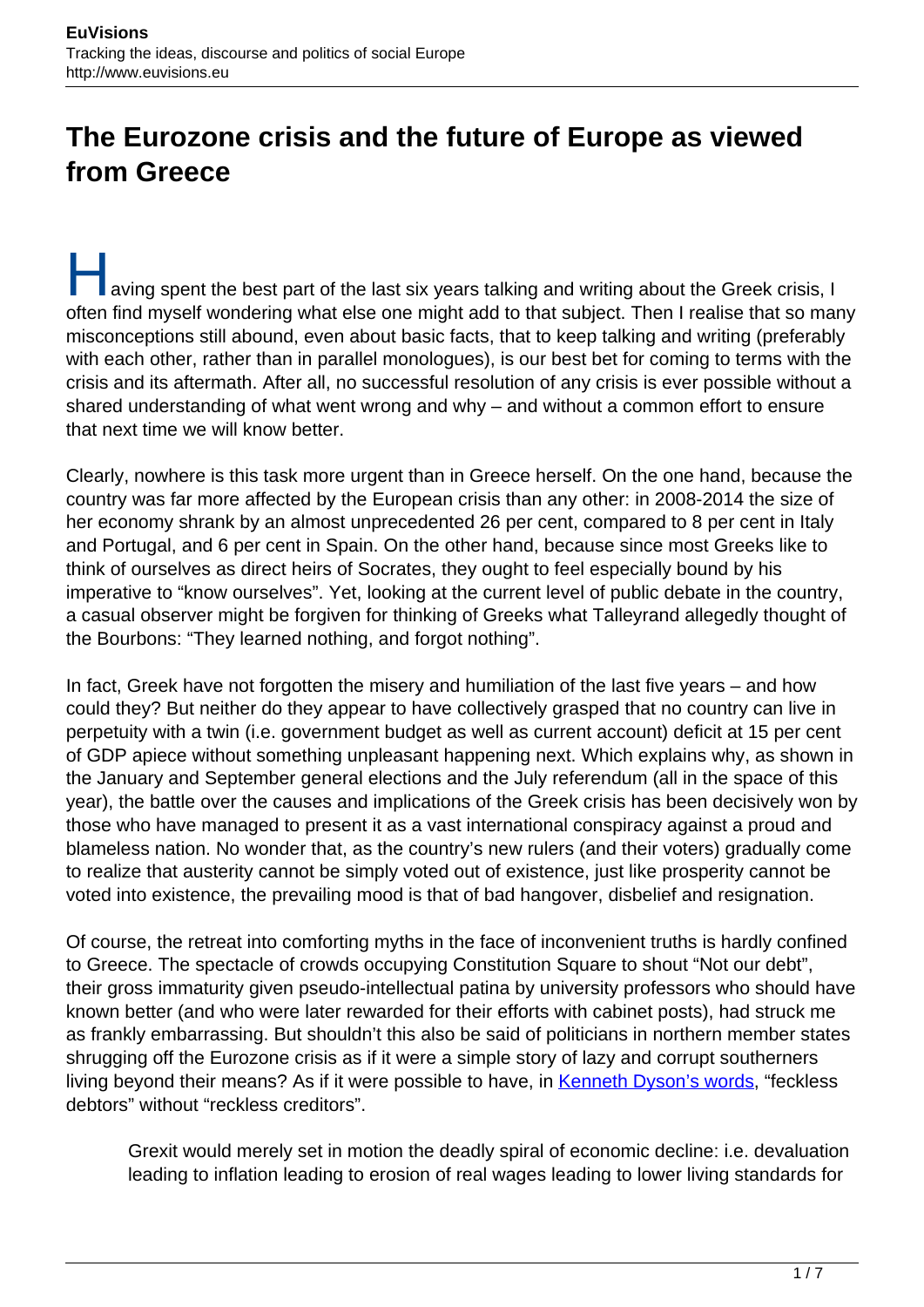all. The kind of thing we thought we had left behind for good when joining the Euro

Be that as it may: faced with the dilemma of whether to acknowledge, and explain to their voters, that the European rescue of Greece was also, if not primarily, the rescue of overexposed French and German banks by European taxpayers, politicians in creditor countries who should have known better consciously chose to keep quiet about that, and take instead the path of least resistance, reverting to the same tired (but so effective) clichés.

### **Words matter**

Does any of this matter? I think it does. Words matter: when they are uttered by influential politicians and opinion makers, [they shape public perceptions;](https://www.uclouvain.be/cps/ucl/doc/etes/documents/2015.Justifying_Europe_final.pdf) and when these perceptions become entrenched, they act as powerful constraints on politicians' room for manoeuvre.

Looking back in order to look ahead: recognising past failures is painful, but also essential – if, that is, the deeper causes of the current crisis are to be addressed, systemic imbalances tackled, the costs of adjustment more broadly and fairly allocated, in the event of another crisis – perhaps inevitable, but hopefully less devastating.

My fellow economists, as we all now, have not been of great help in predicting the Great Recession, nor in preventing the Eurozone crisis – to put it very mildly. With the benefit of hindsight, many in the profession now accept that mainstream economics underestimated the destructive tendencies of unregulated finance. Closer to home, much damage has been done by ordoliberalism in Germany and elsewhere, with its narrow focus on fiscal deficits, its unshakeable faith on the magical properties of austerity, and its fixation on "beggar-thyneighbour" competitiveness. The ordoliberal toolkit has brought benefits to certain national economies – this much is true. But it has at the same time undermined European recovery.

Yet, the response to ordoliberalism has often been equally misguided. Take for instance the celebrated cases of Nobel laureates [Joseph Stiglitz](http://www.theguardian.com/business/2015/jun/29/joseph-stiglitz-how-i-would-vote-in-the-greek-referendum) and [Paul Krugman](http://www.nytimes.com/2015/06/29/opinion/paul-krugman-greece-over-the-brink.html?_r=0) urging last summer the Greek government to exit the Euro and default. As even Mr Tsipras eventually came to realize, their advice, if heeded, would have had disastrous consequences. Reflating the economy via counter-cyclical demand management (i.e. an expansionary fiscal and incomes policy) might be a good way to engineer recovery in Europe. But as a recipe for Greece, following Grexit, it would merely set in motion the deadly spiral of economic decline: i.e. devaluation leading to inflation leading to erosion of real wages leading to lower living standards for all. The kind of thing we thought we had left behind for good when joining the Euro.

And this is the best scenario; the worst being the effective end of Greece's ambition to be a European country for the foreseeable future, with all the implications this would have for Greek democracy in a context of economic decline and geopolitical anxiety. The fact that, after five long and miserable years of extreme austerity, closely associated in people's minds with EU policies, support for the Euro within Greece [1] remains at around 70 per cent, is a strong hint that ordinary Greeks intuitively understand the costs of Grexit better than most.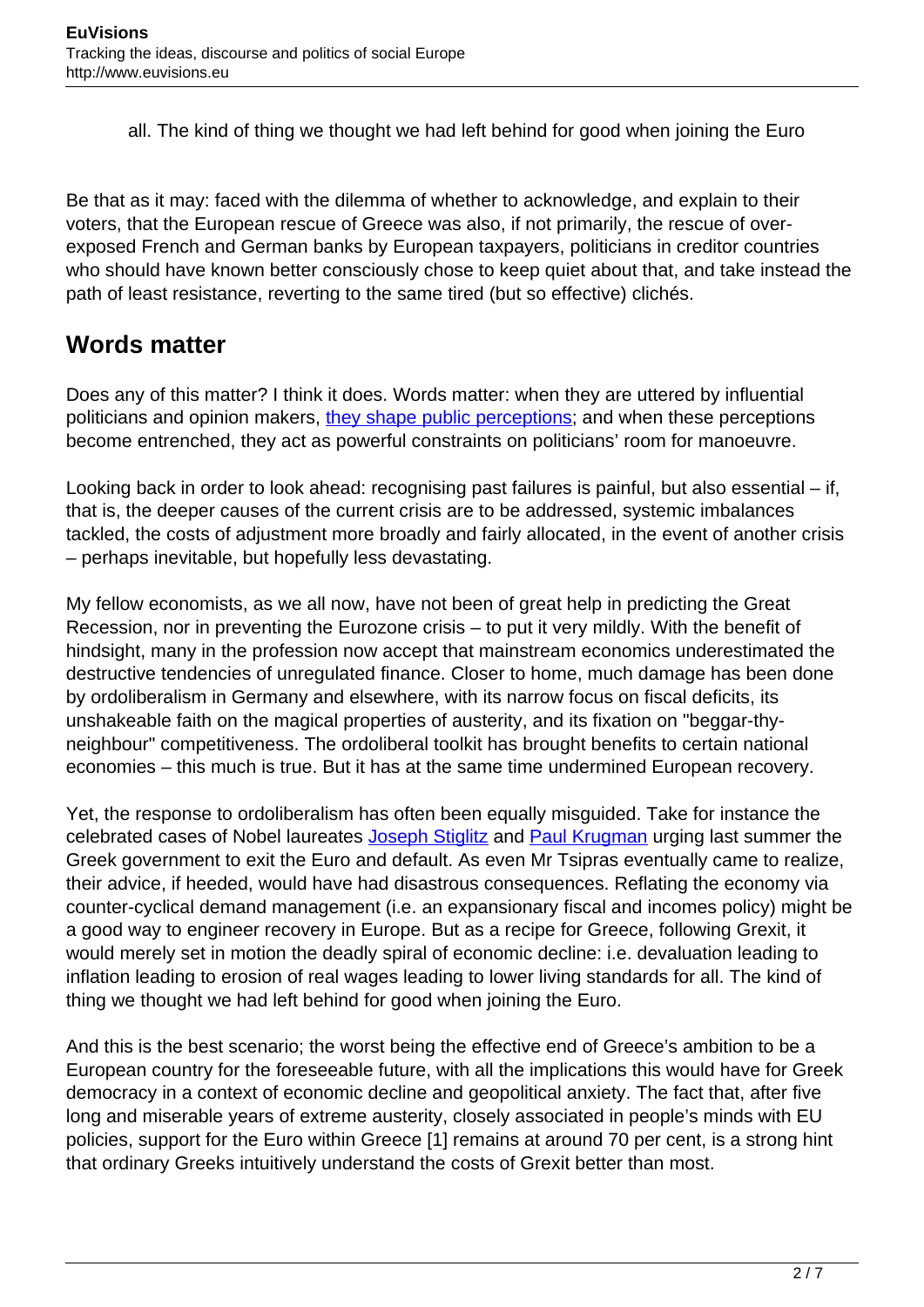By the way, the sudden popularity of Keynesianism in Greece has always looked suspect to me. Yes: counter-cyclical demand management, an essential ingredient of the Keynesian economic doctrine, requiring an expansionary fiscal stance (higher spending and/or lower taxes), is often the appropriate response to a temporary downturn. But, by the same token, a restrictive fiscal stance (higher taxes and/or lower spending) is what counter-cyclical policy would imply during a boom. Not a trace of that in Greece, pre-crisis: amidst the euphoria of credit-driven prosperity, latter-day Keynesians were conspicuous by their absence.

At any rate, recent contributions by economists have changed the intellectual climate, and may even prove instrumental in bringing about a shift in policy as well, which is why they deserve the attention of a broader audience.

# **Shifts in Policy**

Some have come out over the last few days. On 17 November, a [team of IMF economists](https://www.imf.org/external/pubs/ft/sdn/2015/sdn1522.pdf) explained why internal devaluation, i.e. "a boost to competitiveness not through an (external) devaluation of the currency but by internal means, such as wage cuts or wage moderation […] can only work well if supported by accommodative monetary policies. In the absence of such policies, wage moderation does not deliver much of a boost to output in the countries that are undertaking it, and also ends up lowering output in the Euro area as a whole". Given that it was the IMF itself that, as part of the Troika, had urged internal devaluation upon Greece (via measures such as the 22 per cent cut in the nominal rate of minimum wages in February 2012), the statement had the flavour of an explicit departure from, if not disavowal of, an earlier position [2].

On 20 November, "a dozen leading economists from across the spectrum" published a [consensus narrative report,](http://www.voxeu.org/article/ez-crisis-consensus-narrative) explaining that the main imbalances in the Eurozone were not fiscal but macroeconomic: as a matter of fact, all five GIIPS ran (sometimes large) current account deficits pre-crisis, while budget deficits were an issue only in Greece (and, to a far lesser extent, Portugal).

As the authors pointed out, the underlying causes of the Eurozone crisis were: first, "Policy failures that allowed [fiscal and, especially, macroeconomic] imbalances to get so large"; second, "Lack of institutions to absorb shocks at the EZ level; and third, "Failings in real-time crisis mismanagement". On the latter:

"It is worth breaking down this failure into three parts: Conceptual failures made it hard for EZ leaders to understand the consequences of their actions and inaction. In many ways, EZ policymakers developed their instincts when they were running small open economies. The Eurozone, as a large closed economy, requires quite a different mind-set. […] Political "conflicts of interest" hindered collective action. By 2007, banks in EZ core nations were heavily invested in the debt of periphery nations. This inhibited some natural solutions, such as the writing down of Greek government debt in the early days of the Crisis […] Ill-adapted decision-making procedures produced half-measures that tended to fix short-run problems at the cost of stoking contagion."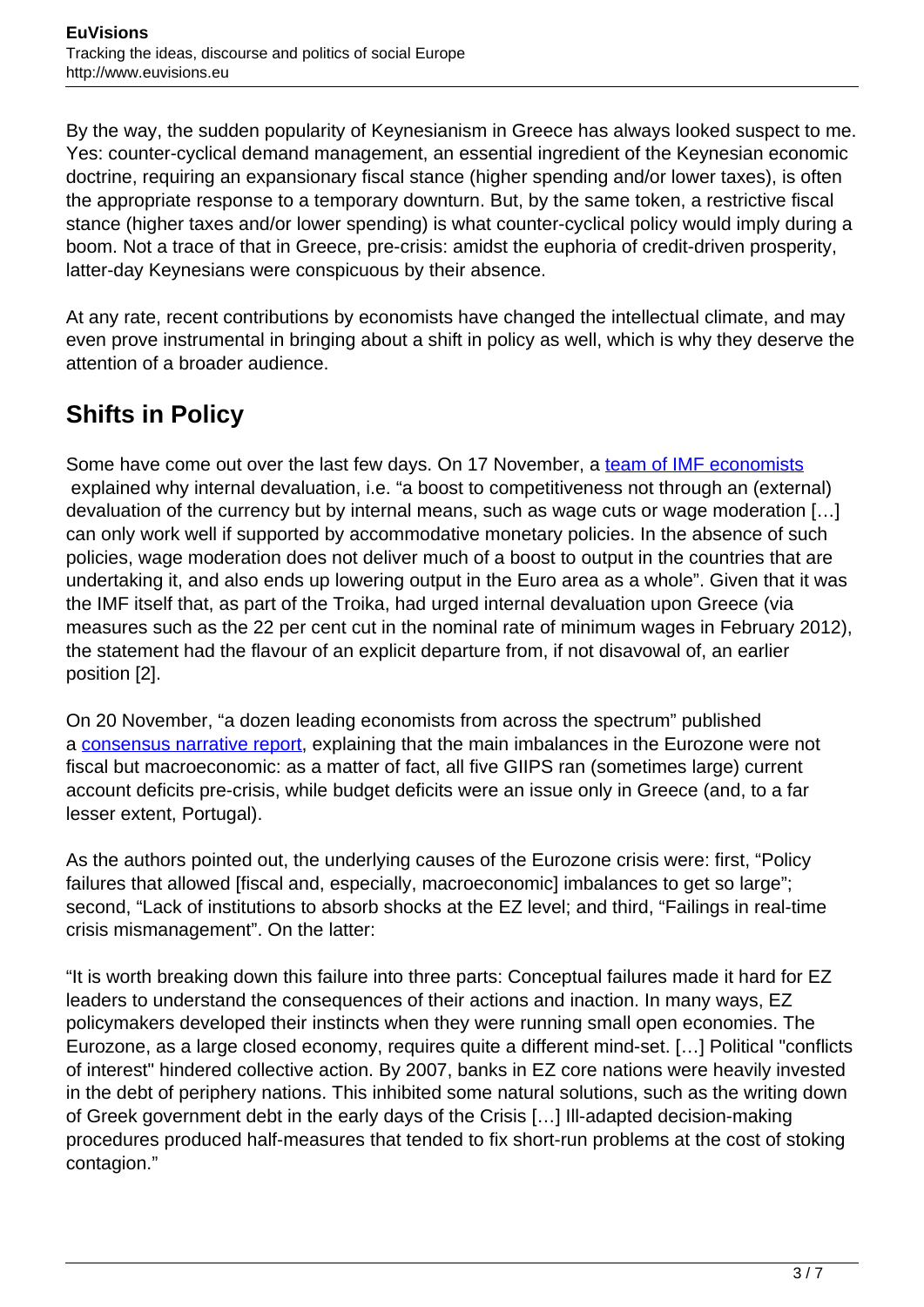On 22 November, [two Greek economists](http://www.voxeu.org/article/challenge-trade-adjustment-greece) teaching at Yale and London respectively, wrote a piece shifting attention to export under-performance as a neglected cause of the duration and depth of the recession in Greece (exports actually declined over much of the period). They also suggested that the focus of structural reforms was, at the very least, one-sided: while "labour markets have adjusted to the new economic environment, product markets have not adjusted, hindering the recovery of competitiveness".

Having a fiscal stabilizer in place when a region or a sector of the European economy is hit by an asymmetric shock is a sound idea, irrespective of who benefits

Structural reforms that were wrongly timed, or outright wrong, feature large in a [discussion](http://cep.lse.ac.uk/pubs/download/dp1384.pdf) [paper](http://cep.lse.ac.uk/pubs/download/dp1384.pdf) published last week by the Centre for Economic Performance at LSE. The paper's authors, Tito Boeri and Juan Francisco Jimeno, long-standing advocates of policies to tackle labour market segmentation in Italy and Spain, are highly critical of the reforms actually imposed on peripheral countries by European institutions (including the ECB), on the grounds that:

"Reforms were implemented: Under a pro-cyclical fiscal policy due to an ill-designed EU policy coordination framework; Giving too much weight to measures that promote wage moderation, implement reductions in severance pay, and increase the retirement age in the midst of a major recession; Ignoring other, potentially productivity-enhancing reforms, such as those eliminating contractual dualism; Not encouraging adjustment along the intensive margin via short-term work, working time accounts, and plant-level agreements; Not using actuarial reductions to pensions as a sustainable way to reduce labour market slack."

While the "consensus narrative" is correct, it neglects the role of Germany, by far the largest member state, and its contribution to the imbalances in the years preceding the Crisis

Rather than the kind of "negative conditionality" pursued over the last few years, the authors recommend the EU pursue "reforms under positive conditionality" A good example of that would be the introduction of a European Unemployment Insurance Programme.

True, social insurance is best introduced when times are good, when the "veil of ignorance" of who might in future benefit from its provisions encourages all to contribute. Too late for that now: with the veil of ignorance partially removed as a result of the Eurozone crisis, an EUfunded European Unemployment Insurance programme looks suspiciously like a Trojan horse for permanent fiscal transfers to Greece or Spain. But this need not be so: having a fiscal stabilizer in place when a region or a sector of the European economy is hit by an asymmetric shock is a sound idea, irrespective of who benefits. And – who knows? When China starts importing fewer goods manufactured in Germany, it could be workers in the Ruhrgebiet who suddenly become beneficiaries from such a programme.

On a related topic, in [an article](http://www.voxeu.org/article/german-wage-moderation-and-ez-crisis) published on 30 November, Peter Bofinger, a dissenting voice among German economists, argued that flat wages in his country actually exacerbated the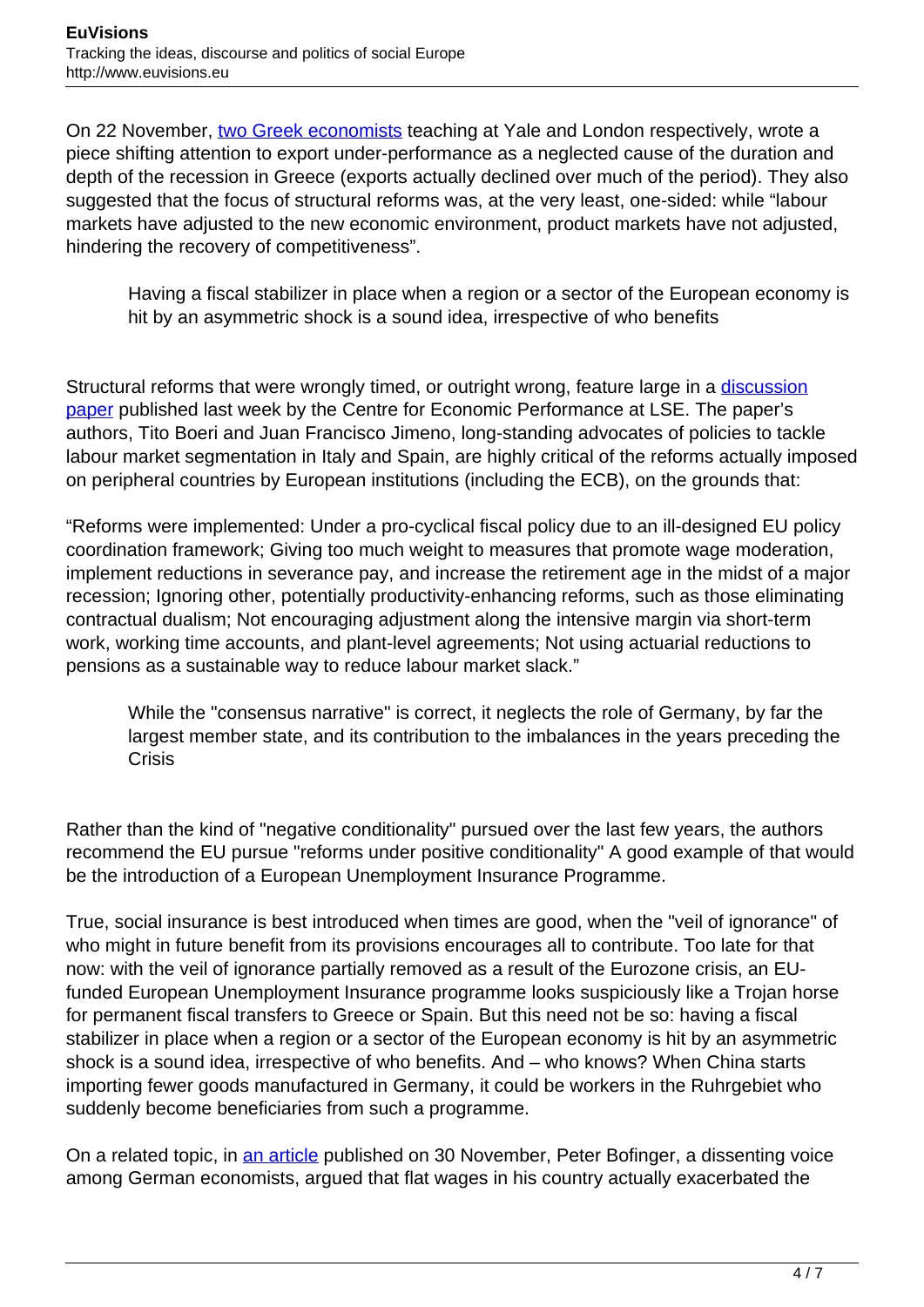structural imbalances at the roots of the Eurozone crisis:

"While the 'consensus narrative' is correct, it is also incomplete. With its focus on the deficit countries, it neglects the role of Germany, by far the largest member state, and its contribution to the imbalances in the years preceding the Crisis. A narrative that does not account for the effects of the German wage moderation is incomplete."

What is at stake is our capacity to build a European economy that is dynamic as well as sustainable, whose success rests on complementarities between national economies not mutually destructive competitiveness

According to Bofinger, the zero growth of real wages in Germany (with unit labour costs in manufacturing declining by 9 per cent in 1999-2008) exacerbated the macroeconomic imbalances of the Eurozone in a variety of ways: first, it caused stagnation in German domestic demand, which had a negative impact on the German demand for goods and services from the rest of EZ; second, it improved the price competitiveness of Germany gradually which led to a deterioration of the bilateral current account of the rest of the EZ; third, it complicated ECB efforts pre-crisis to bring inflation across the Eurozone closer to the 2 per cent target; and fourth, it caused higher profits in the corporate sector, which led to a higher saving rate of this sector (the household saving rate in Germany has been more or less constant since 1999.

#### **Complementarities and comparative advantages**

Where does all that leave us? In my view, to a more nuanced view of what went wrong in the run-up to, and the handling of, the Eurozone crisis; to a better understanding of the complex interactions at work; and to a glimpse of what needs to be done.

Make no mistake. What is at stake is not the creation of a transfer union to compensate member states like Greece, deemed to be inherently incapable of being "competitive": such a union would not only be unrealistic in view of political realities in core countries, but also utterly humiliating in recipient countries themselves. What is at stake is our capacity to build a European economy that is dynamic as well as sustainable, whose success rests on complementarities between national economies not mutually destructive competitiveness.

Viewed from this angle, the assertion that "Greece will never be competitive", quite popular in Germany and elsewhere, calls for a different response than Grexit, or the dismantling of the Eurozone tout court. Granted, Greek firms are rather unlikely to duplicate, let alone outperform, the successes of the German (or, for that matter, French or Italian) motor car industry. The crucial question is what Greece's comparative advantages might be, how the country's productive capacities can be upgraded (as these ultimately determine any nation's living standards), and what Europe can do to help. The answer to that goes far beyond the usual call to "relax austerity": it includes policies to improve institutions, modernize public administration, reform welfare, and invest in education – with the aim of helping Greece stop being a drag on Europe's common resources, and win its place as a small but integral component of a dynamic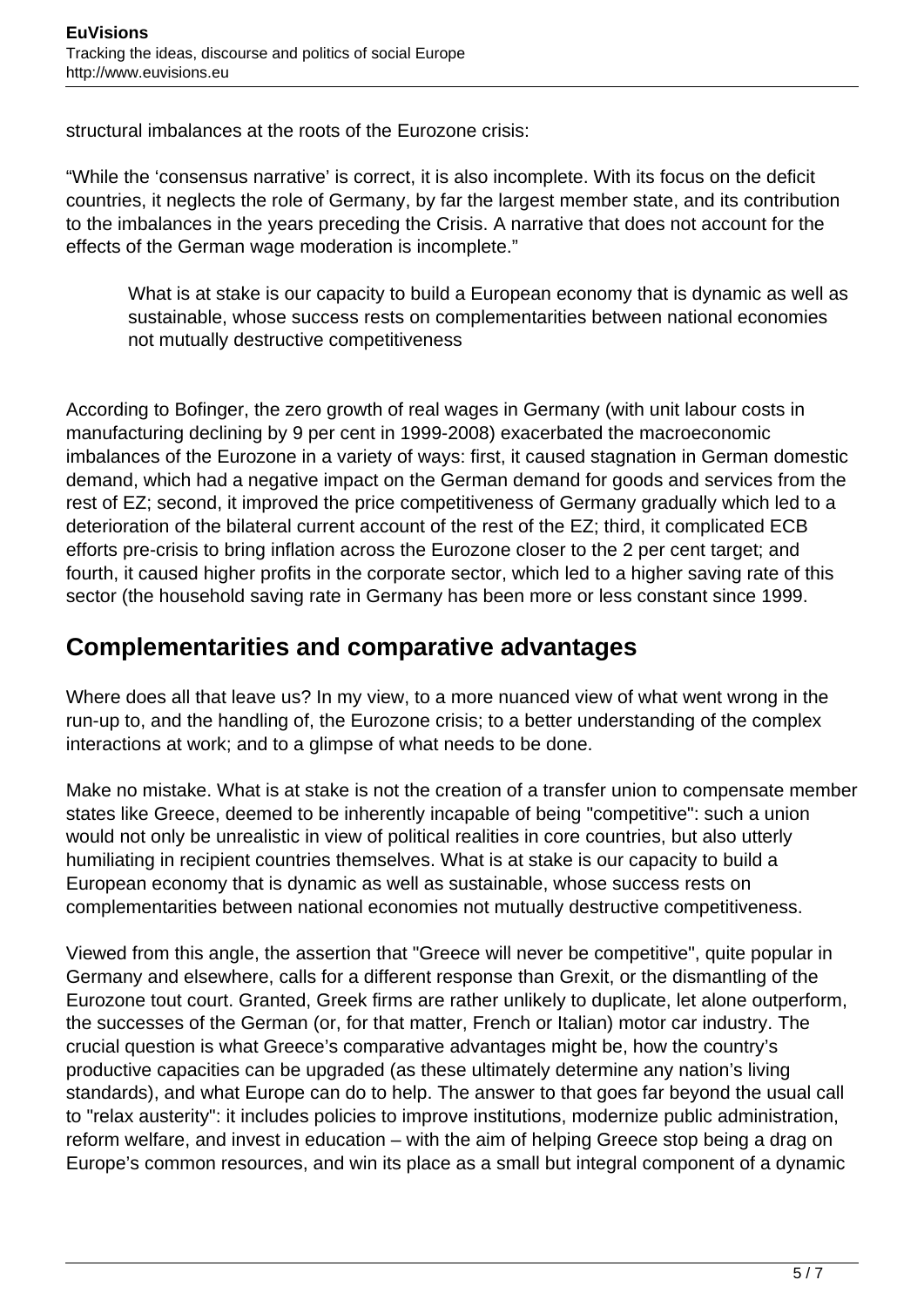and sustainable European economy.

## **Putting the "E" back into EMU**

Helping Greece and other peripheral member states to upgrade their productive capacities is not part of the EU agenda, but would be perfectly in line with the structural changes many in Europe have for a long time identified as absolutely crucial for the completion of monetary union: closer co-ordination of economic policies across the Eurozone (putting, as it were, the "E" back to "EMU"); a larger EU budget to allow for fiscal stabilization in the event of asymmetric shocks; a Fed-style mandate for the ECB (adding employment growth to price stability as its key objectives). Less than a full fiscal union, let alone a federal state, to be sure – but a significant improvement on current arrangements all the same.

No prizes, then, for guessing where I stand relative to recent calls, by [Wolfgang Streeck](https://newleftreview.org/II/95/wolfgang-streeck-why-the-euro-divides-europe) among others, to dismantle the monetary union. Even though he argues his case with the elegance and erudition for which he is rightly renowned, I am not terribly persuaded by his conclusion – nor am I much reassured by his belief that Europe is more than the common currency, and hence is bound to survive its demise. Even if, for the sake of argument, we accepted that creating the Euro was a mistake, there is such a thing as momentum: should the Eurozone unravel, Europe would not return to 1999, but go back a lot more. Perhaps not all the way to 1939, but certainly back enough to reverse decades of progress towards ever closer union, which was our founding fathers' way to put an end to the European civil war 1914-1945.

As for Greeks, having lived the first three quarters of last century either at war or under an authoritarian government (or both), they may be forgiven for showing little enthusiasm for the attractions of Grexit. In spite of Mr Schäuble's and Mr Varoufakis's valiant efforts, and notwithstanding five years of harsh austerity, an overwhelming majority of Greeks continue to support the Euro. This hardly makes sense at all, except as a reflection of their longing to share in the European dream of peace, stability and prosperity for all.

It is high time others in Europe and beyond acknowledged this, and stopped wondering why their advice for Greece to commit suicide is not so gratefully received by those actually living in the country.

[1] Interestingly, according to the results of Standard Eurobarometer (Spring 2015), support for the Euro was higher in those member states most affected by the Eurozone crisis (Greece 69 per cent, Italy 59 per cent, Portugal 62 per cent, Spain 61 per cent, Ireland 79 per cent) than in the EU as a whole (57 per cent).

[2] For a similar retraction of another pillar of IMF advice to countries hit by the Eurozone crisis, see Blanchard O. & Leigh D., ["Growth forecast errors and fiscal multipliers",](https://www.imf.org/external/pubs/cat/longres.aspx?sk=40200.0) IMF Working Paper 13/1, 2013.